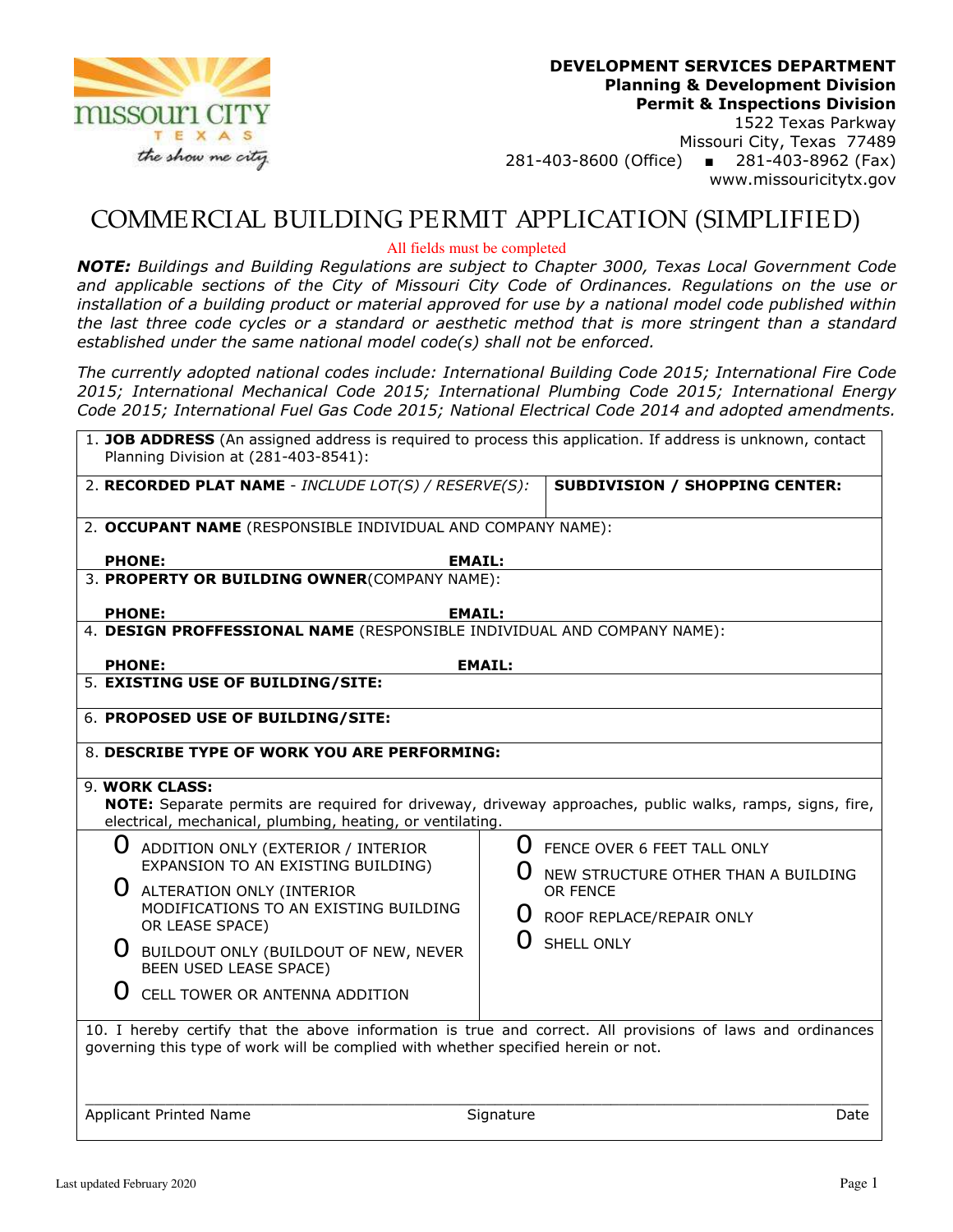

1522 Texas Parkway Missouri City, Texas 77489 281-403-8600 (Office) ■ 281-403-8962 (Fax) www.missouricitytx.gov

11. **JOB ADDRESS**: (An assigned address is required to process this application. If address is unknown, contact Planning Division at 281-403-8541).

#### 12. **TEXAS DEPARTMENT OF LICENSING AND REGULATION (TDLR) PROJECT NUMBER:**

This is required for all non-residential projects that exceed \$50,000.00 in valuation cost. A project number will be assigned to the project and must be provided to the City on this application for acceptance of plans. To register call (512) 463-7357.

#### **TDLR NUMBER:**

| 13. ZONING USE DISTRICT: |                            | 14. TOTAL VALUATION OF WORK:                    |                         | <b>15. FLOOD ZONE:</b>                                                                                |
|--------------------------|----------------------------|-------------------------------------------------|-------------------------|-------------------------------------------------------------------------------------------------------|
|                          |                            |                                                 |                         |                                                                                                       |
| 16. BUILDING DETAILS:    |                            |                                                 | 17. SPECIAL CONDITIONS: | Within this proposed Occupancy, are there any                                                         |
| Construction<br>Type:    | Occupancy<br>Group:        | Occupancy<br>Load:                              |                         | products provided for human consumption:                                                              |
|                          | Number of Stories:         |                                                 | O YES                   |                                                                                                       |
|                          |                            |                                                 | If yes, describe:       |                                                                                                       |
|                          | Square feet of each floor: |                                                 |                         |                                                                                                       |
|                          | $1^{\text{st}}$ :          |                                                 | O <sub>NO</sub>         |                                                                                                       |
|                          | $2nd$ :                    |                                                 |                         | 18. HOMEOWNERS/PROPERTY OWNERS                                                                        |
|                          | $3rd_1$                    |                                                 | <b>ASSOCIATION:</b>     |                                                                                                       |
|                          | Add'l Floors               |                                                 |                         | Is the location subject to a Homeowners Association<br>(HOA) or a Property Owners Associations (POA): |
| Total Bldg (SF):         |                            |                                                 | O yes                   |                                                                                                       |
|                          |                            | (State N/A to those sections that do not apply) | O NO                    |                                                                                                       |

19. **EXPEDITED REVIEW:** To enhance customer service expedited review options are offered at an additional rate. Please see the **fee schedule** for available expedited reviews. Expedited plan reviews are guaranteed to be completed within 10 business days following the quality control period. Please indicate if an expedited review is requested:

#### $O$  NO

20. I hereby certify that I have read and examined this application and know the same to be true and correct. All Provisions of laws and ordinances governing this type of work will be complied with whether specified herein or not.

\_\_\_\_\_\_\_\_\_\_\_\_\_\_\_\_\_\_\_\_\_\_\_\_\_\_\_\_\_\_\_\_\_\_\_\_\_\_\_\_\_\_\_\_\_\_\_\_\_\_\_\_\_\_\_\_\_\_\_\_\_\_\_\_\_\_\_\_\_\_\_\_\_\_\_\_\_\_\_\_\_\_\_\_\_\_\_\_

Date:

\_\_\_\_\_\_\_\_\_\_\_\_\_\_\_\_\_\_\_\_\_\_\_\_\_\_\_\_\_\_\_\_\_\_\_\_\_\_\_\_\_\_\_\_\_\_\_\_\_\_\_\_\_\_\_\_\_\_\_\_\_\_\_\_\_\_\_\_\_\_\_\_\_\_\_\_\_\_\_\_\_\_\_\_\_\_\_\_ Printed Name Signature Signature

Company

\_\_\_\_\_\_\_\_\_\_\_\_\_\_\_\_\_\_\_\_\_\_\_\_\_\_\_\_\_\_\_\_\_\_\_\_\_\_\_\_\_\_\_\_\_\_\_\_\_\_\_\_\_\_\_\_\_\_\_\_\_\_\_\_\_\_\_\_\_\_\_\_\_\_\_\_\_\_\_\_\_\_\_\_\_\_\_\_ Phone Fax **Fax Executive Contract Contract Contract Contract Contract Contract Contract Contract Contract Contract Contract Contract Contract Contract Contract Contract Contract Contract Contract Contract Contract Contract** 

\_\_\_\_\_\_\_\_\_\_\_\_\_\_\_\_\_\_\_\_\_\_\_\_\_\_\_\_\_\_\_\_\_\_\_\_\_\_\_\_\_\_\_\_\_\_\_\_\_\_\_\_\_\_\_\_\_\_\_\_\_\_\_\_\_\_\_\_\_\_\_\_\_\_\_\_\_\_\_\_\_\_\_\_\_\_\_\_ E-Mail Address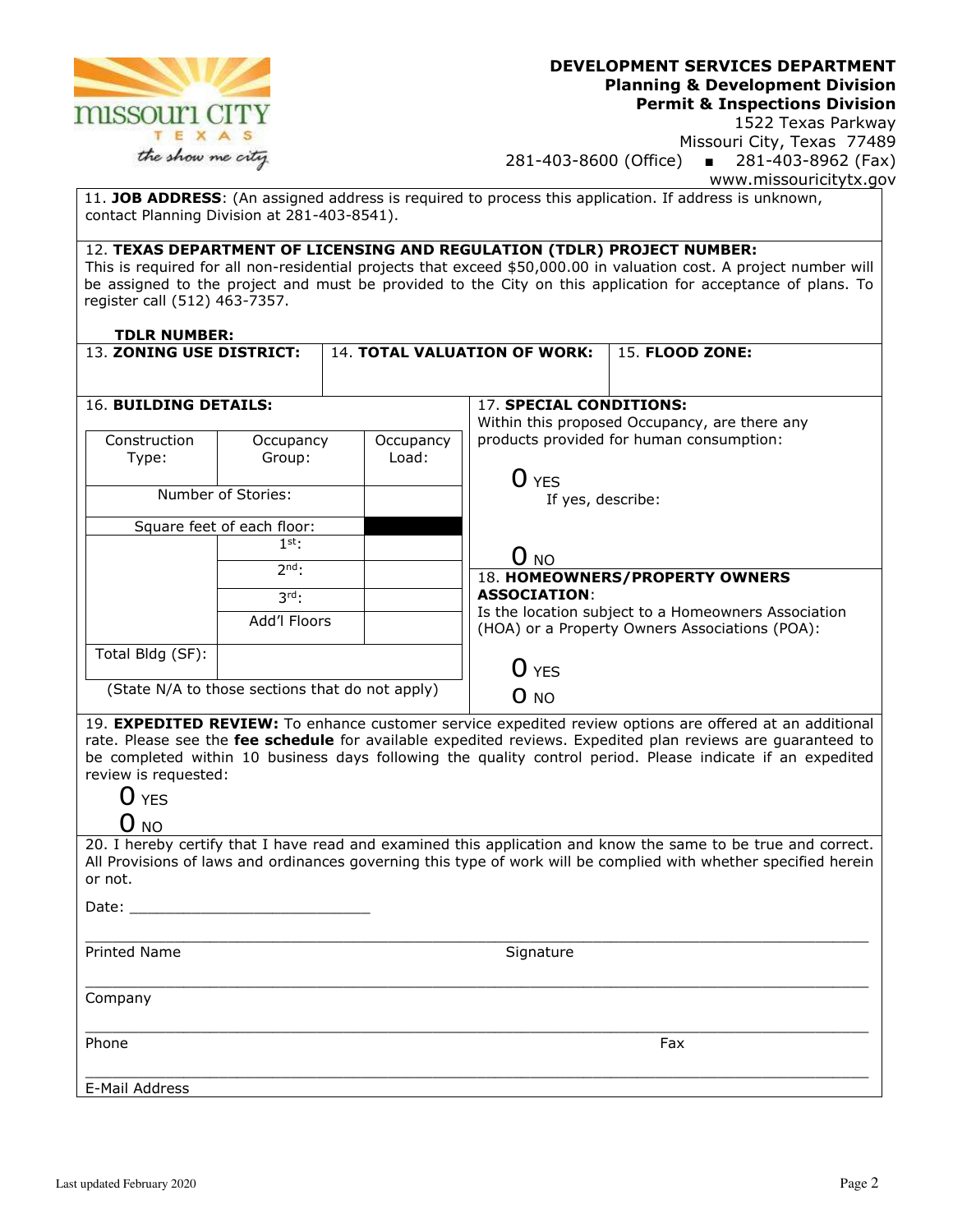

1522 Texas Parkway Missouri City, Texas 77489 281-403-8600 (Office) ■ 281-403-8962 (Fax) www.missouricitytx.gov

## ARCHITECTURAL BARRIERS PROJECT FORM

For questions about this form, please contact the TDLR at 1-800-803-9202.

### **PROJECT ADDRESS:**

#### **OWNER:**

#### **CONTRACTOR:**

**□** This project involves public funds, public land, or is a state lease.

**□** This project is privately funded, on private land for private use.

#### **BUILDING/FACILITY OWNER (NOT TENANT):**

MAILING ADDRESS **PHONE:** 

All plans and specifications for construction or for substantial renovation, modification, or alteration of a building or facility that has as estimate construction cost of \$50,000 or more and that is subject to the provisions of the Texas Civil Statues, Article 9102 shall be submitted to the Texas Department of Licensing and Regulation (TDLR) for review and approval. The information below must be submitted to the City of Missouri City Permits & Inspections Division prior to issuance of building permit.

Buildings or facilities that have an estimate construction cost of less than \$50,000 require no submittal to TDLR, but require 100% compliance with TDLR.

\_\_\_\_\_\_\_\_\_\_\_\_\_\_\_\_\_\_\_\_\_\_\_\_\_\_\_\_\_\_\_\_\_\_\_\_\_\_\_\_\_\_\_\_\_\_\_\_\_\_\_\_\_\_\_\_\_\_\_\_\_\_\_\_\_\_\_\_\_\_\_\_\_\_\_\_\_

Signature Date Date of the Date of the Date of the Date of the Date of the Date of the Date of the Date of the

#### **BUILDING/FACILITY OWNER (NOT TENANT):**

MAILING ADDRESS **PHONE:** 

□ Construction documents have been submitted to the Texas Department of Licensing and Regulation.

Project #:

**□** Construction documents have been submitted to the following contact provider.

 $\overline{\phantom{a}}$  , and the set of the set of the set of the set of the set of the set of the set of the set of the set of the set of the set of the set of the set of the set of the set of the set of the set of the set of the s Name RAS # Date

**□** I hereby notify the Texas Department of Licensing and Regulation of the described project and of my intent to perform, or cause to be performed, all services necessary to design said project in accordance with the provisions of Article 9102, Texas Civil Statutes. I certify that I am the owner/contractor/registered design professional with overall responsibility for the design of the project and whose seal is affixed to the construction documents.

 $\overline{\phantom{a}}$  , and the set of the set of the set of the set of the set of the set of the set of the set of the set of the set of the set of the set of the set of the set of the set of the set of the set of the set of the s

 $\overline{\phantom{a}}$  , and the set of the set of the set of the set of the set of the set of the set of the set of the set of the set of the set of the set of the set of the set of the set of the set of the set of the set of the s

Signature Title

Email address Date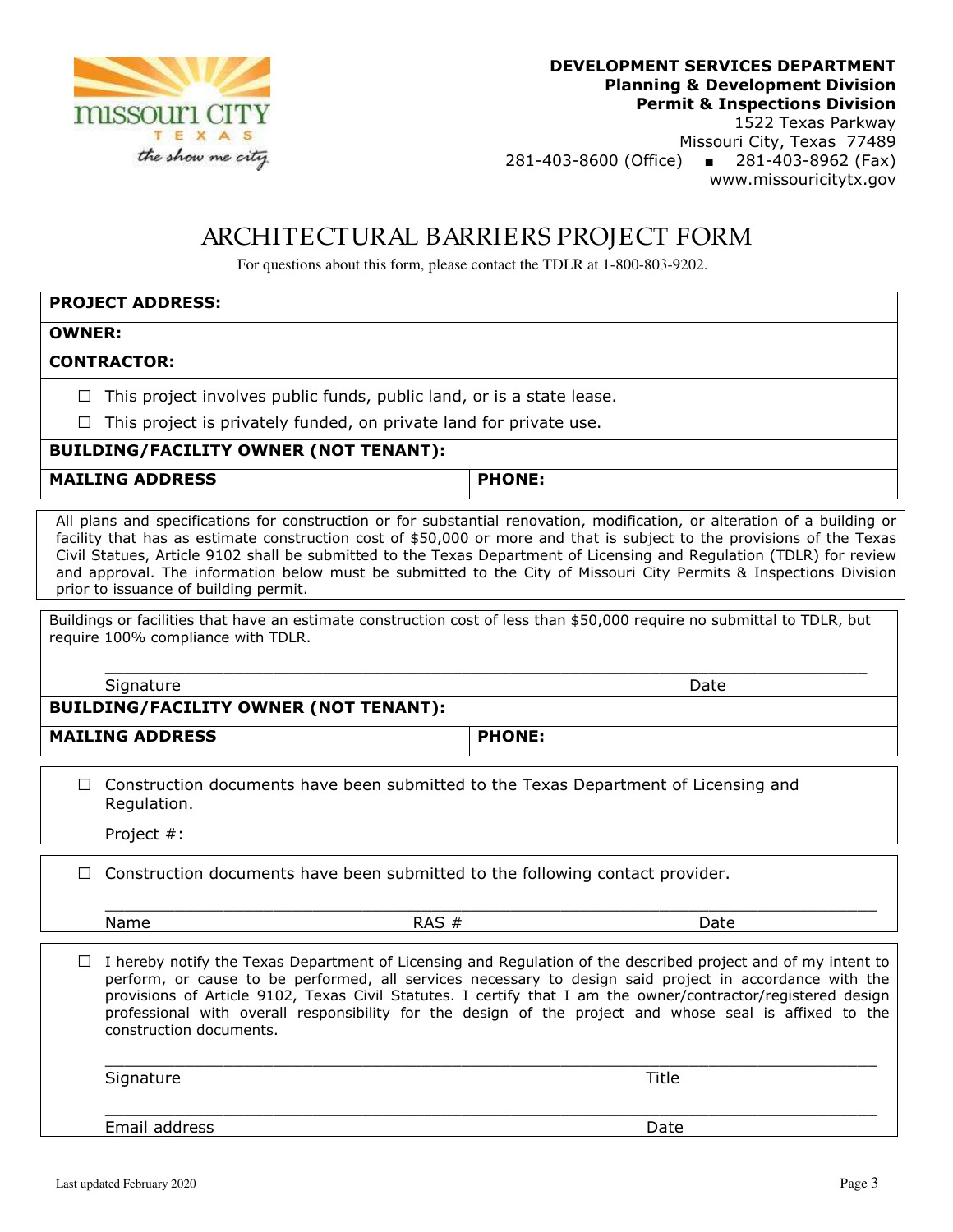

1522 Texas Parkway Missouri City, Texas 77489 281-403-8600 (Office) ■ 281-403-8962 (Fax) www.missouricitytx.gov

## SUBMITTAL CHECKLIST

**JOB ADDRESS** (An assigned address is required to process this application. If address is unknown, contact Planning Division at 281-403-8541).

**DESCRIBE TYPE OF WORK YOU ARE PERFORMING** (Must match the permit application)

**City Contact** (To be completed by staff)

**Application Submittal Date** (To be completed by staff)

**Application Status** (To be completed by staff) **□ COMPLETE** 

# **□ INCOMPLETE**

| <b>Table 1. ALL WORK CLASSES</b> |                                                                                                                                                                                                                                                                         |                              |                                                            |
|----------------------------------|-------------------------------------------------------------------------------------------------------------------------------------------------------------------------------------------------------------------------------------------------------------------------|------------------------------|------------------------------------------------------------|
| <b>Staff Complete</b>            | <b>Information/Document Required</b><br><b>Applicant Complete</b>                                                                                                                                                                                                       | <b>Print Copies Required</b> | <b>Electronic</b><br><b>Copy Format</b><br><b>Required</b> |
| $\Box$                           | <b>APPLICATION FEE</b><br>$\Box$                                                                                                                                                                                                                                        | N/A                          | N/A                                                        |
| $\Box$                           | ADDRESS CONFIRMATION (If<br>$\Box$<br>applicable)                                                                                                                                                                                                                       | 1 copy                       | .pdf                                                       |
| $\Box$                           | ARCHITECTURAL BARRIERS<br>$\Box$<br>PROJECT FORM                                                                                                                                                                                                                        | 1 copy                       | .pdf                                                       |
| □                                | MUNICIPAL UTILITY DISTRICT<br>$\Box$<br><b>LETTER</b>                                                                                                                                                                                                                   | 1 copy                       | .pdf                                                       |
| П                                | DRAINAGE DISTRICT LETTER<br>П                                                                                                                                                                                                                                           | 1 copy                       | .pdf                                                       |
| $\Box$                           | LEVEE IMPROVEMENT DISTRICT<br>П.<br><b>LETTER</b>                                                                                                                                                                                                                       | 1 copy                       | .pdf                                                       |
| $\Box$                           | STORMWATER POLLUTION<br>П.<br>PREVENTION PLAN (SWPPP)                                                                                                                                                                                                                   | 1 copy                       | .pdf                                                       |
| $\Box$                           | <b>BUILDING ENVELOPE THERMAL</b><br>$\Box$<br><b>CALCULATIONS</b>                                                                                                                                                                                                       | 1 copy                       | .pdf                                                       |
| $\Box$                           | PLAN SHEETS (including sheet<br>$\Box$<br>identifying the location of the<br>project within the building)                                                                                                                                                               | 2 copies (24 x 36<br>inches) | .pdf                                                       |
| $\Box$                           | HOA OR POA COMMENTS OR COPY<br>$\Box$<br>OF NOTIFICATION ATTACHED                                                                                                                                                                                                       | 1 copy                       | .pdf                                                       |
| $\Box$                           | SLAB ELEVATION Note: Signed and<br>$\Box$<br>stamped form survey with slab form<br>MSL elevation is required prior to<br>slab inspection. Where construction<br>is in a flood zone: Finished<br>construction elevation certificate<br>required to obtain certificate of | 1 copy                       | .pdf                                                       |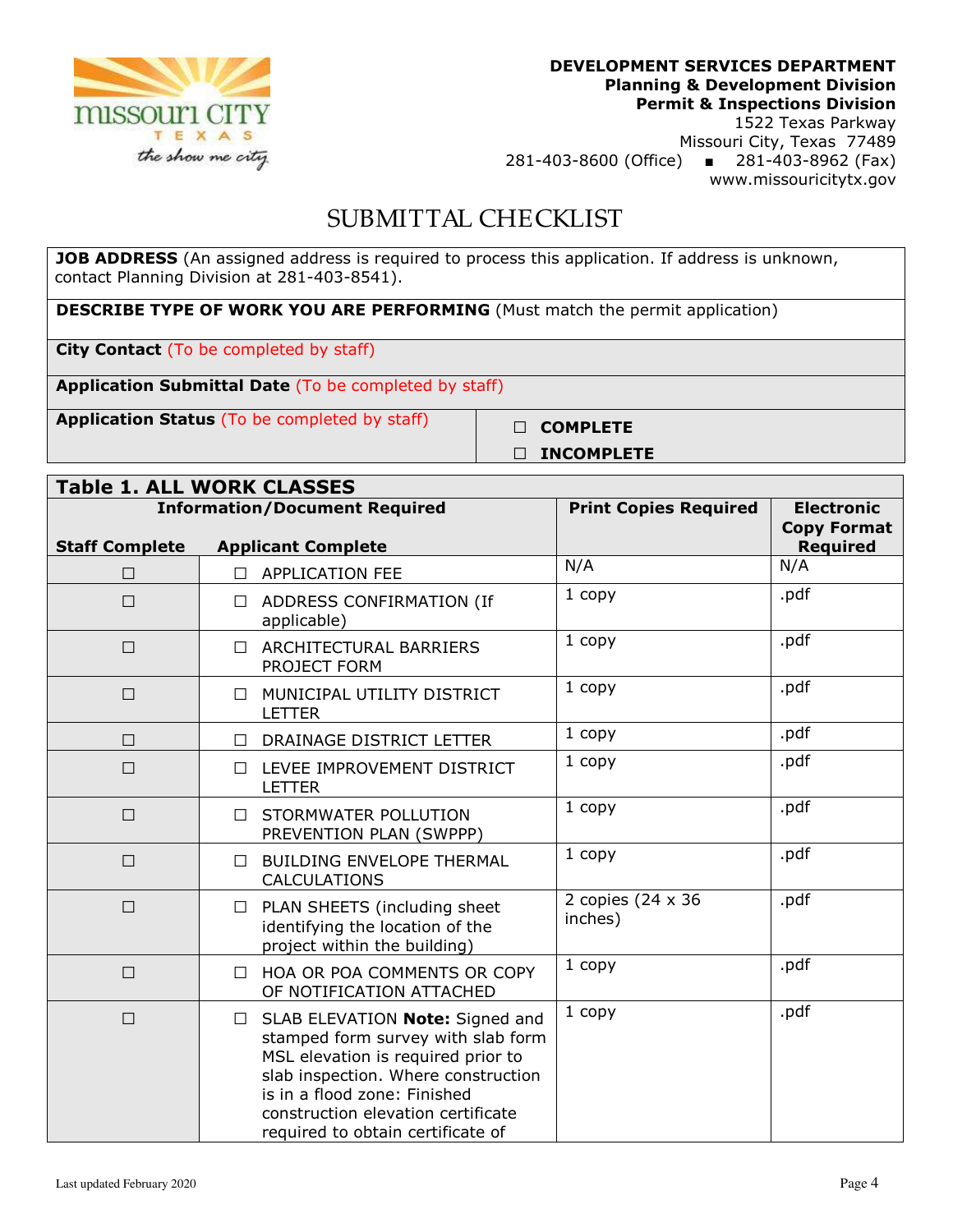

## **DEVELOPMENT SERVICES DEPARTMENT Planning & Development Division**

**Permit & Inspections Division**  1522 Texas Parkway

Missouri City, Texas 77489 281-403-8600 (Office) ■ 281-403-8962 (Fax) www.missouricitytx.gov

| occupancy.                                                |      |      |
|-----------------------------------------------------------|------|------|
| DESIGN REVIEW APPLICATION,<br>FEE, APPLICABLE INFORMATION | copy | .pdf |
|                                                           |      |      |

I hereby certify that the above information is true and correct. All provisions of laws and ordinances governing this type of work will be complied with whether specified herein or not.

| __                |      |      |
|-------------------|------|------|
| Anr<br>Name.<br>. | еннг | Date |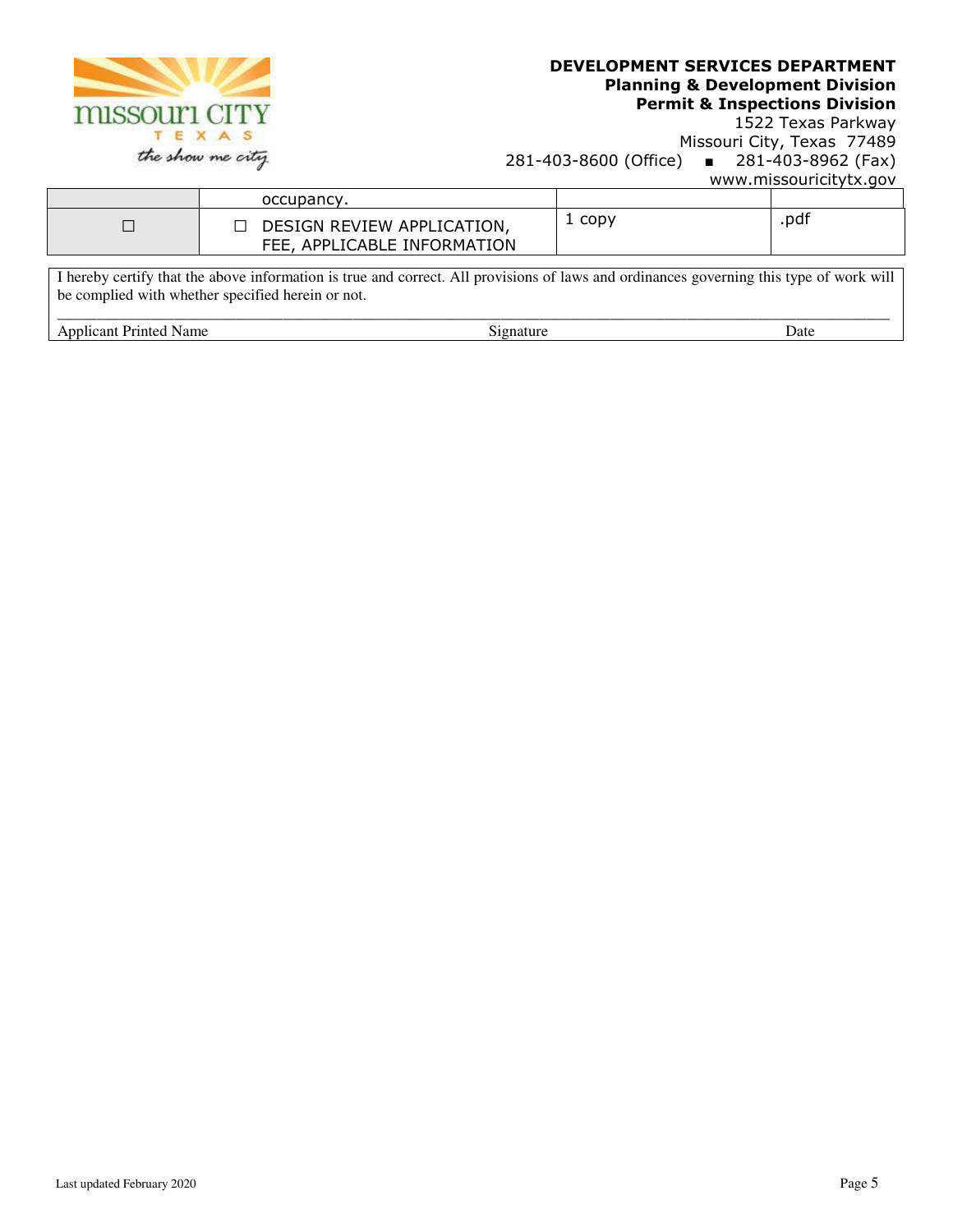

## 281-403-8600 (Office) ■ 281-403-8962 (Fax) www.missouricitytx.gov

## FEE SCHEDULE

### **DESIGN REVIEW**

| <b>Plan Review</b><br>А.               |                                                |
|----------------------------------------|------------------------------------------------|
| Item                                   | Fee                                            |
| <b>First Building on a site:</b>       |                                                |
| \$0.05 x Total Site Square Footage     | Minimum fee: \$500.00; Maximum fee: \$1,500.00 |
| Each additional building on a site:    |                                                |
| \$0.05 x Total Building Square Footage | Maximum fee: \$200.00                          |
| <b>Resubmittal applications:</b>       | \$200.00                                       |

### **BUILDING PERMIT**

#### **A. Plan Review**

When the valuation of the proposed construction exceeds \$1,000, a plan is required to be submitted. A plan review fee shall be paid at the time of application submission. Such plan review fee shall be equal to one-half of the required building permit fee. **Such fee is in addition to the Building Permit Fee.**

#### **B. Permit**

| <b>Item</b> (Total Valuation of work) | Fee                                                  |
|---------------------------------------|------------------------------------------------------|
| Less than $$1,000$                    | \$15.00                                              |
| \$1,000 to \$49,999.99                | \$15.00 for the first \$1,000.00 plus \$5.00 for     |
|                                       | each additional thousand or fraction thereof, to     |
|                                       | and including \$49,999.99                            |
| \$50,000 to \$99,999.99               | \$260.00 for the first \$50,000 plus \$4.00 for each |
|                                       | additional thousand or fraction thereof, to and      |
|                                       | including \$99,999.99                                |
| \$100,000 to \$499,999.99             | \$460.00 for the first \$100,000 plus \$3.00 for     |
|                                       | each additional thousand or fraction thereof, to     |
|                                       | and including \$499,999.99                           |
| \$500,000 and up                      | \$1,600.00 for the first \$500,000 plus \$2.00 for   |
|                                       | each additional thousand or fraction thereof         |

#### **C. Moving Fee**

For the moving of any building or structure \$100.00

#### **D. Demolition Fee:**

For the demolition of any building or structure

| 0 to less than 100,000 cubic feet | \$50.00                 |
|-----------------------------------|-------------------------|
| 100,000 cubic feet and over       | \$0.50/1,000 cubic feet |

Fees continued on following page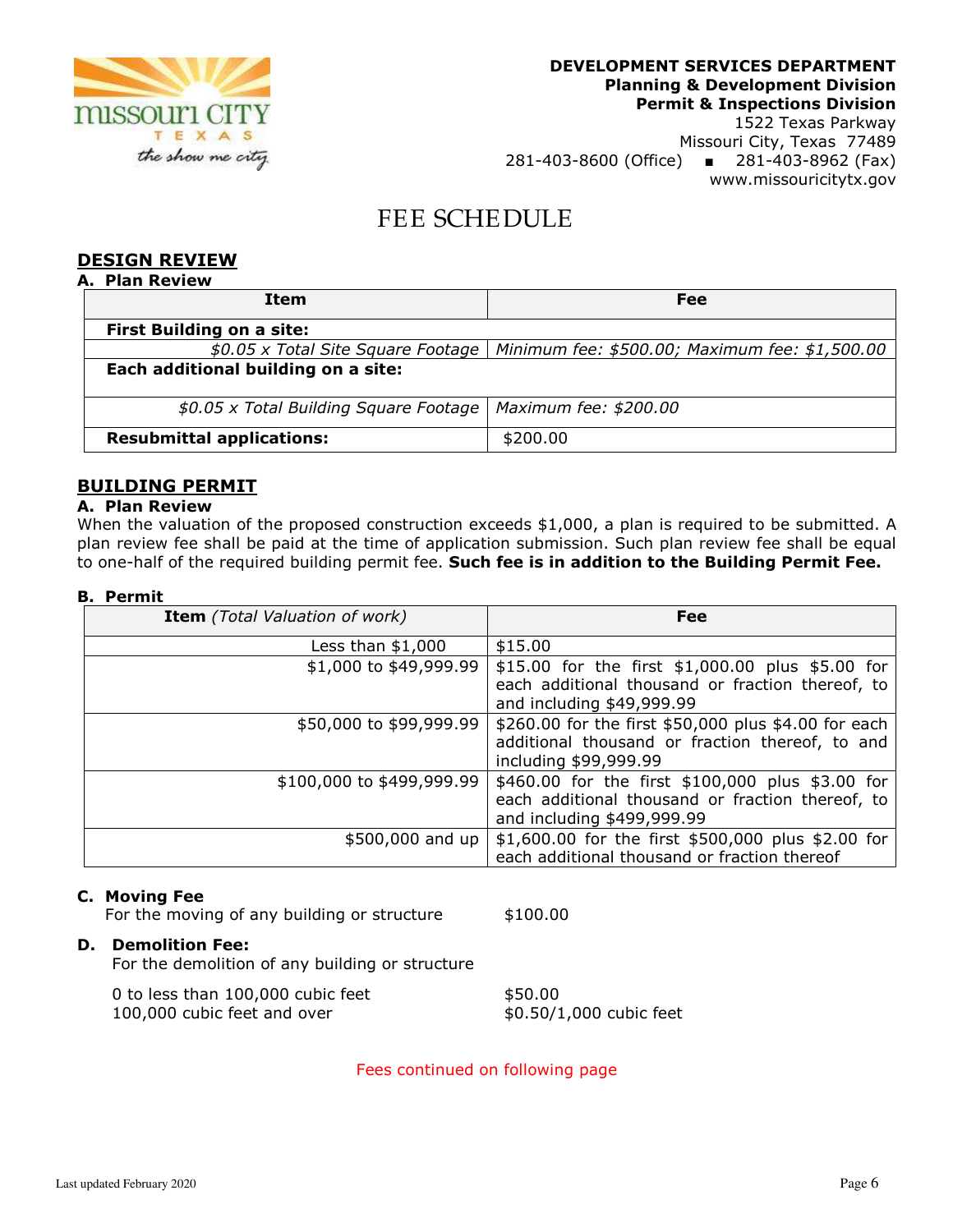

1522 Texas Parkway Missouri City, Texas 77489 281-403-8600 (Office) ■ 281-403-8962 (Fax) www.missouricitytx.gov

## FEE SCHEDULE (CONTINUED)

#### **EXPEDITED REVIEW**

Expedited reviews are only available if applicable fees are provided below.

- **□Zoning Compliance** Forthcoming
- **□Infrastructure Design Manual** Forthcoming

**□International Building Code** – Forthcoming

#### **□International Fire Code:**

| Item                                                             | Fee                                                 |  |
|------------------------------------------------------------------|-----------------------------------------------------|--|
| <b>Automatic Fire Extinguishing Systems (subsection 105.7.1)</b> |                                                     |  |
| Fire sprinkler system installation                               |                                                     |  |
| $1st$ 10,000 square feet                                         | \$150.00 (Base fee)                                 |  |
| Each additional 10,000 square feet                               | Base fee + $$75.00$ (per 10,000 square feet)        |  |
| Remove, add, or relocate over 25 sprinkler                       | \$75.00                                             |  |
| heads                                                            |                                                     |  |
| Specialty systems including dry systems, foam                    | Base fee $+$ (additional fee, if applicable)<br>$+$ |  |
| systems, or anti-freeze systems                                  | \$150.00                                            |  |
| Fire Alarm and Detection Systems (subsection 105.7.4)            |                                                     |  |
| Fire alarm system installation                                   |                                                     |  |
| $1st$ 20,000 square feet                                         | \$100.00 (Base fee)                                 |  |
| Each additional 20,000 square feet                               | Base fee + $$75.00$ (per 20,000 square feet)        |  |
| Fire Pumps (subsection 105.7.5)                                  | \$150.00                                            |  |
| <b>Smoke Control or Smoke Exhaust</b>                            | \$100.00                                            |  |
| (subsection 105.7.12)                                            |                                                     |  |
| <b>Standpipe Systems (subsection 105.7.14)</b>                   |                                                     |  |
| Per 2 connections                                                | \$100.00                                            |  |
| <b>Underground Private Fire Mains (subsection</b>                | \$150.00                                            |  |
| 105.7.16)                                                        |                                                     |  |
| <b>Transport/Courier</b>                                         | $$105.00$ (estimated - to be determined at the      |  |
|                                                                  | time of request)                                    |  |

#### **PENALTIES**

Where work for which a permit is required by an adopted city code is started or proceeded prior to obtaining a permit, the fees herein specified shall be doubled, but the payment of such double fees shall not relieve any persons from fully complying with the requirements of any adopted code in the execution of the work nor from any other penalties prescribed.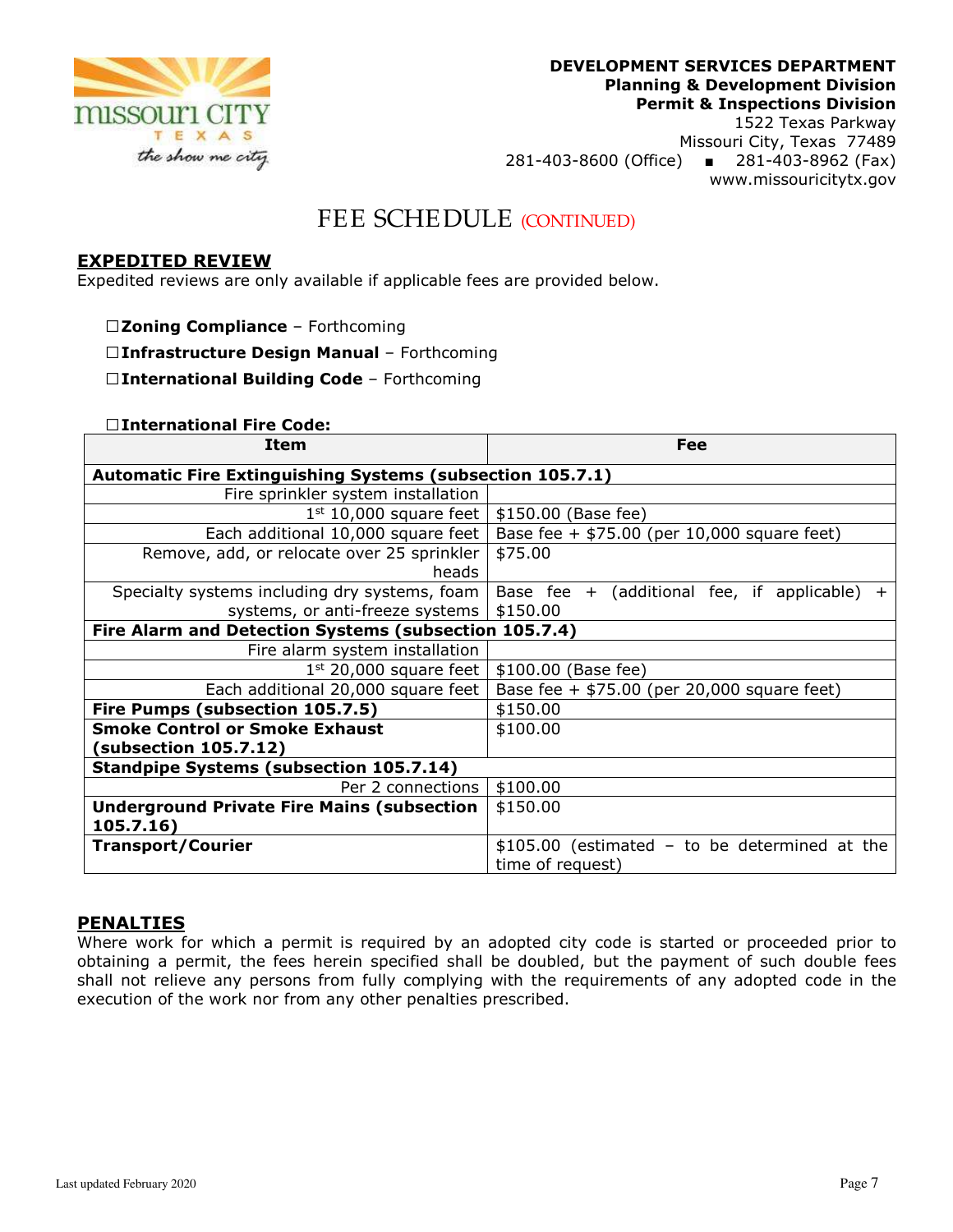

## INDEX OF PLAN DRAWINGS

*Plans for the applicable work scope are required to be submitted in print as well as electronic format in accordance with the application checklist. Electronic files should be labeled in accordance with the index of drawings included in the plan set.* 

## *Electronic files should include the following*

- **□** 1 full set of plans
- **□** 1 set of individual plan sheets, separated as follows:
	- o Civil (if applicable)
	- o Architectural (if applicable)
	- o Landscaping (if applicable)
	- o MEP (if applicable)
	- o Structural (if applicable)

Individual plan sheet file names should include the sheet number and the date of submittal only. **Example:** YrMonth\_Sheet number - 2002\_A101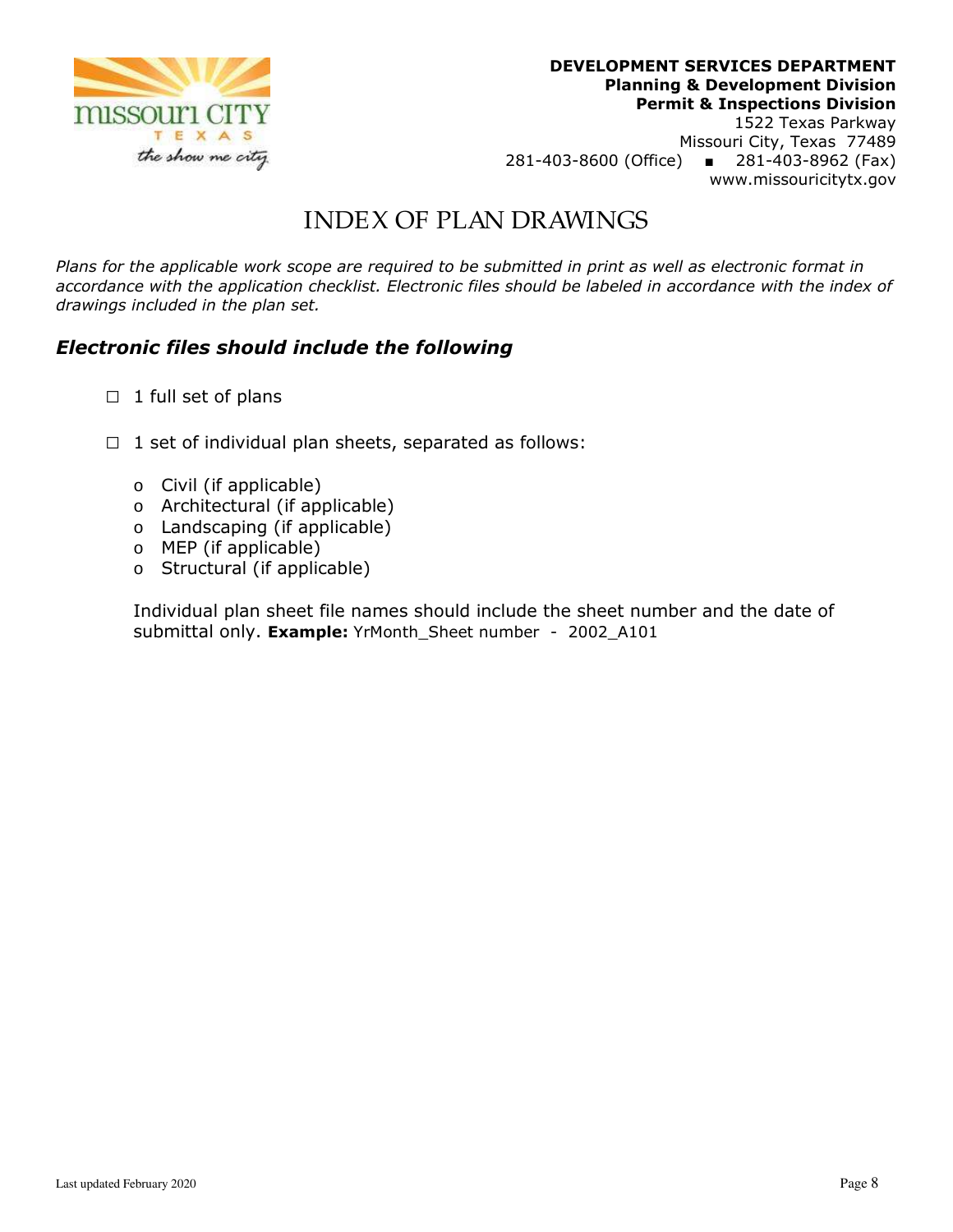

Missouri City, Texas 77489 281-403-8600 (Office) ■ 281-403-8962 (Fax) www.missouricitytx.gov

## IMPORTANT INFORMATION

## **APPLICATION SUBMITTALS**

- 1. A completed application form, documents as indicated on the associated application checklist, and applicable fees, may be submitted by the applicant or applicant's agent as follows:
	- a. In person, during regular business hours: 8:00 am to 4:00 pm.
	- b. By mail or courier service;
	- c. By email to: developmentservicespsr@missouricitytx.gov
	- d. By fax to: (281) 403-8962

Applications submitted by mail, courier or email must ensure that all applicable documents and fees are provided to the city.

- 2. An incomplete application will be disapproved.
- 3. An application, received by the city, will be processed within 10 calendar days following receipt.

## **APPLCIATION REVIEW**

- 1. The target review period for an application on the initial submittal is 15 business days. The target review period for resubmitted plans is 7 business days. The city will make every effort to meet these target dates based upon available resources and workloads.
- 2. The status of an application and review comments, as available may be found using the City's online services. An applicant may also contact a Development Review Coordinator for information.

### **EXTENSIONS AND MODIFICATIONS**

1. Minor modifications to an application that has been filed must be received by the Development Services Department no later than 10 days prior the end of the 15 day target review period, if action has not already been taken. Major modifications will be disapproved.

### **ONLINE SERVICES**

- 1. Citizen Self Service (CSS) may be used to locate application status; pay invoices; download review comments; upload responses; and schedule inspections.
- 2. Visit the City's website at www.missouricitytx.gov to find additional information regarding the development review, Planning and Permitting processes.